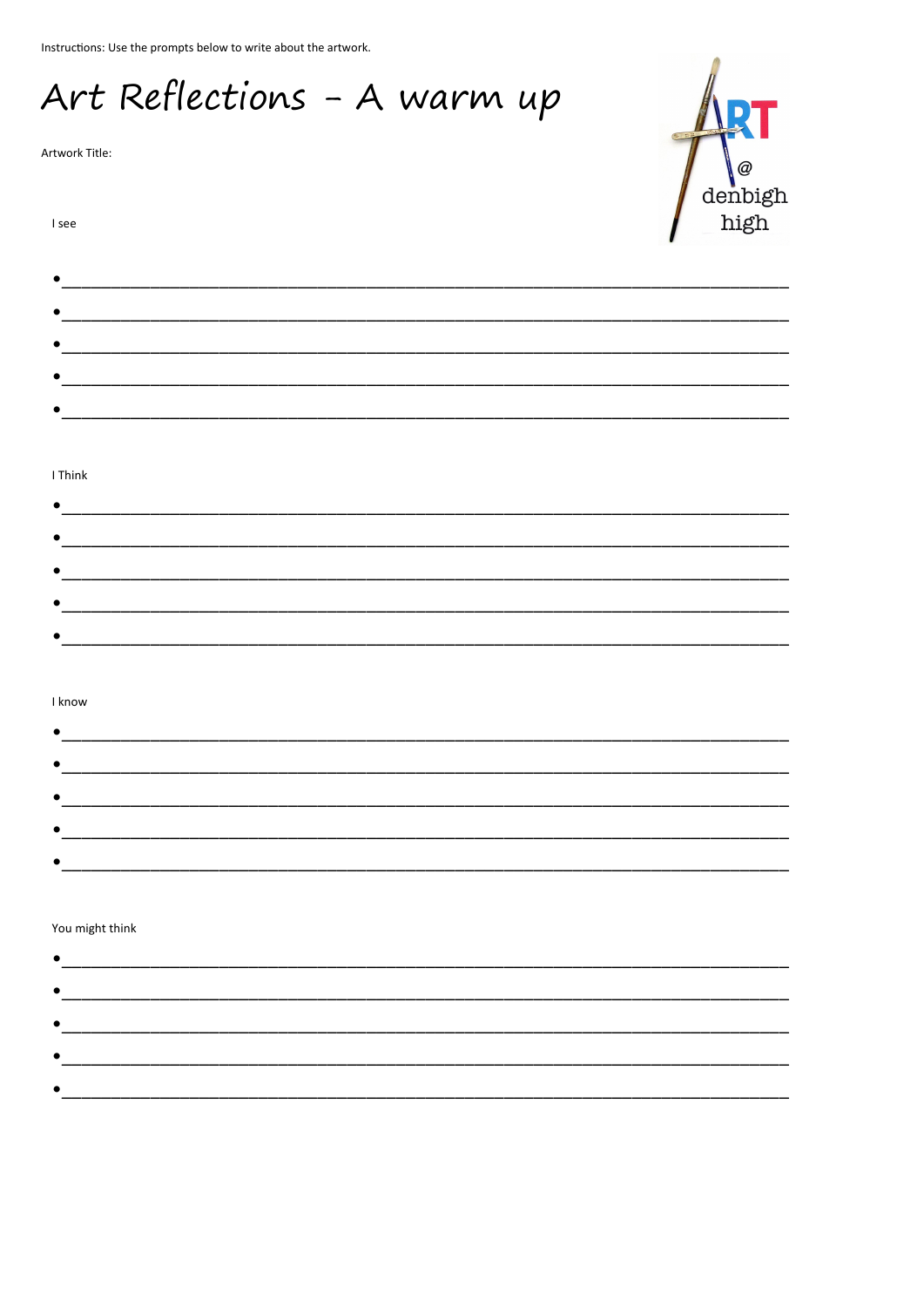# Art Reflections - An Analysis

#### *CONTEX*

- What do you know about the artist?
- Does the artwork belong to a movement ?
- Does the period of history have an influence on the artwork ? or Artist?

#### *CONTENT*

- What is the subject matter of the work?
- Has the subject matter been selected as a matter of interest in itself or for the purpose of expressing social, moral, religious or political concerns of the artist or patron?
- Was the subject observed at first hand or from memory or imagination?
- How has the artist interpreted the subject matter representationally or with exaggeration, distortion or abstraction?
- What do you think the artist's reasons might be for treating it like this?
- Is the subject matter meant to be taken at face value or are there hidden meanings such as symbols, double meanings, metaphors in the work which are not immediately evident?
- Has the artist used similar subject matter in other paintings and, if so, how do they compare?
- Have other artists used similar subject matter and, if so, what comparisons & contrasts can be made?

#### *FORM*

- How have things in the painting been arranged are they orderly, busy, chaotic?
- Is the arrangement in keeping with the images portrayed or is at odds with them in some way?
- What kind of colour scheme has the artist chosen?
- Is it harmonious or discordant?
- Does one colour dominate are there several of fairly equal significance?
- Is there a shape which predominates or is the composition made up of combinations of inter-related shapes?
- Are there recurring shapes, lines, rhythms, forms which determine the design of the work?
- Does the work have a unified texture or is there a variety of different textures?
- Does the painting hold together as a unified whole or are there parts which you think are better than others?

#### *PROCESS*

- What materials, processes, tools and techniques were used to produce the work?
- Have you used similar materials and techniques and, if so, how does your handling of these compare with that which you see in the painting?
- In what setting do you think the work was painted and what effect might this have had on the outcome?
- How did the artist start out on this work?
- Try to describe, from start to finish, the different stages which the artist went through in order to produce this work.
- What research might the artist have undertaken in preparing to produce it?
- Did the artist work slowly or quickly and how long did it take to produce the final painting?
- What particular skills can you identify in the work?

# *MOOD*

- As you take time to look at the work, what impression does it have on you?
- Does it capture a mood, feeling or emotion that you have experienced before?



- What sort of feelings does it convey to you personally about life?
- What might the artist have felt when producing this work?
- Is the painting quiet, contemplative, soothing to the senses or does it have the opposite effect?
- For what kind of setting or what kind of person would the painting be most suited?
- Are your feelings about the painting likely to pass quickly or is it something that will have a lasting impression on you?
- What qualities does the painting have which may affect the mood of someone?
- If you were trying to create this mood what sort of painting might you produce?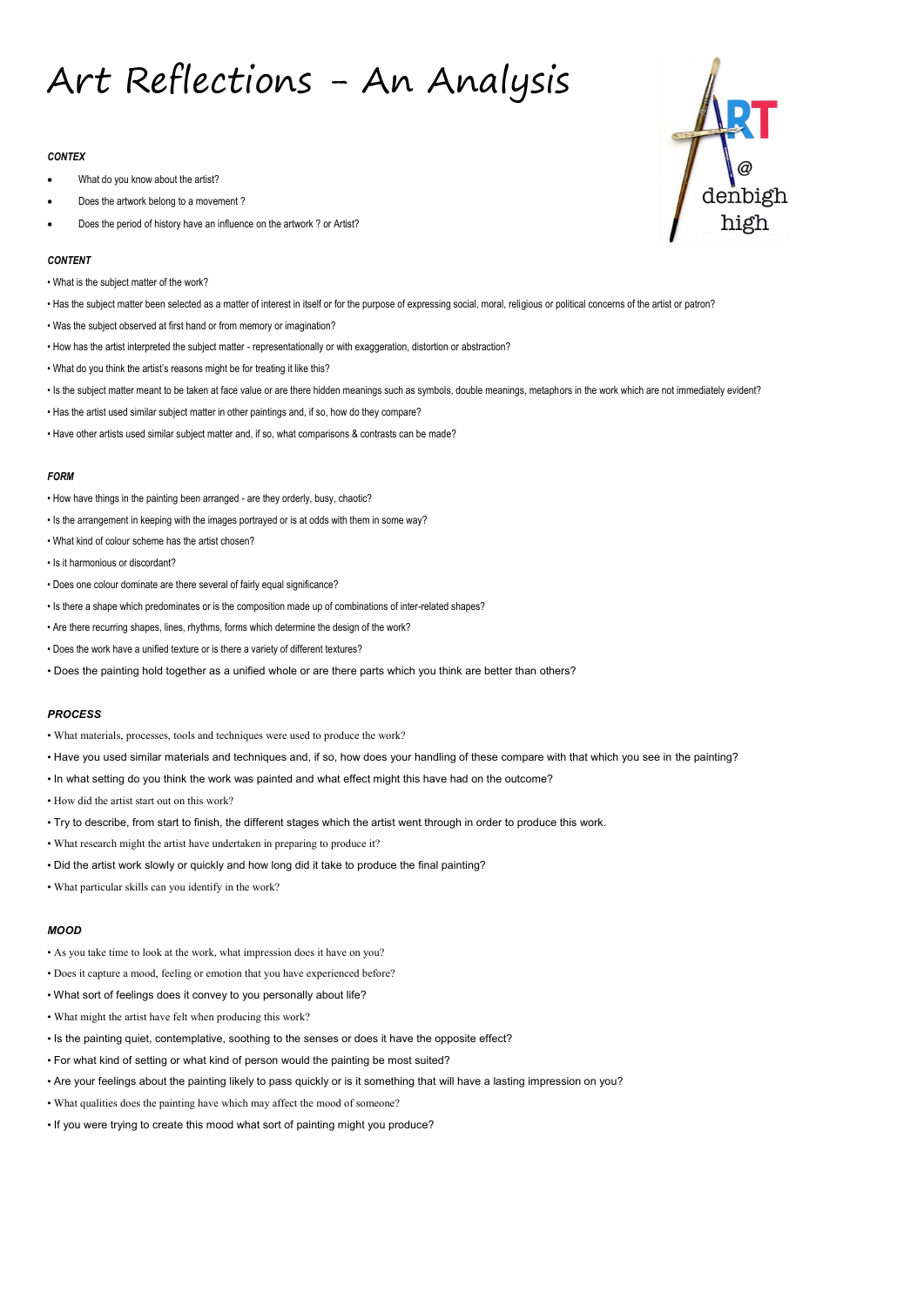



#### *CONTEXT*

*After researching Basquiat's work on the internet I found out that Basquiat started his artistic career as a graffiti artist and was discovered by Andy Warhol a famous artist in the 19060 s His work is often described as neo expressive and this means that his paintings are about emotions*

Basquiat was born in New York and was the son of black immigrants. When he was young he was hurt in a car accident and his mother bought him a book full of images of the inside of bodies. He was a street artist and was regular in trouble with the police. He later met Andy Warhol and quickly became famous. He sadly died when he was young. The artwork I am looking at is called "Gold Gringot it was created by Basquiat in New Your in 1983.The painting can be seen in the "Broad Art Foundation Santa Monica" . Basquiat used acrylic paint, paint sticks found materials in this picture he painted it on old wooden planks. The painting measures 297-x185.5 cm.

The painting has been produced on a group of old boards that have obviously been used as a floor or door. This adds to the feeling of spontaneity as I think he probably found it on a building site of skip

*CONTENT* The painting is of a man but you can see inside him as if he was an x-ray. I think that the painting is very lively the artist has used very bright colours to draw the figure. I think that the picture is very angry. As the artists mark making looks very rushed as I he is trying to get the image out of his mind I a hurry The painting looks very rushed as there are parts of the painting that have been painted over as if the artist had made a mistake. This could make you think that the artist is not really bothered what people think about his work not hiding his mistakes

#### *FORM*

The painting looks very rough and rushed as if Basquiat needed to finish it urgently .Basquiat has used a lot of black and white and he has also used some very bright colours such as yellow red blue green and purple which I think adds to the feeling of anger.

#### *PROCESS*

*The painting has been simply arrange with the figure being centrally placed down the centre of the boards.*

*Your eye is drawn to the oversized head that dominates the composition this is the result of the way that the artist has concentrated on the head as opposed to the body which I think looks unfinished.*

*The painting seems to have been produced by a rapid application of paint in blocks probably applying black paint first using large scale brushes or even paint rollers .this has caused it to dribble and adds to the sense of urgency in the image .The artist has used smaller marks of bright discordant colours then to embellish the image with vibrant lively patterns and lines that makes me think about African masks. The overall effect is of an image that has been worked on very quickly and I think that it is very exciting as it reminds me of graffiti art..*

#### *MOOD*

*The mood of the image is very lively and I think angry it is full of energy and the way it looks unfinished makes me think that the artist was in a rush to finish it and move onto the next thing that was on his mind . The use of brightly coloured patterns on the face looks like he's angry and happy at the same time .*